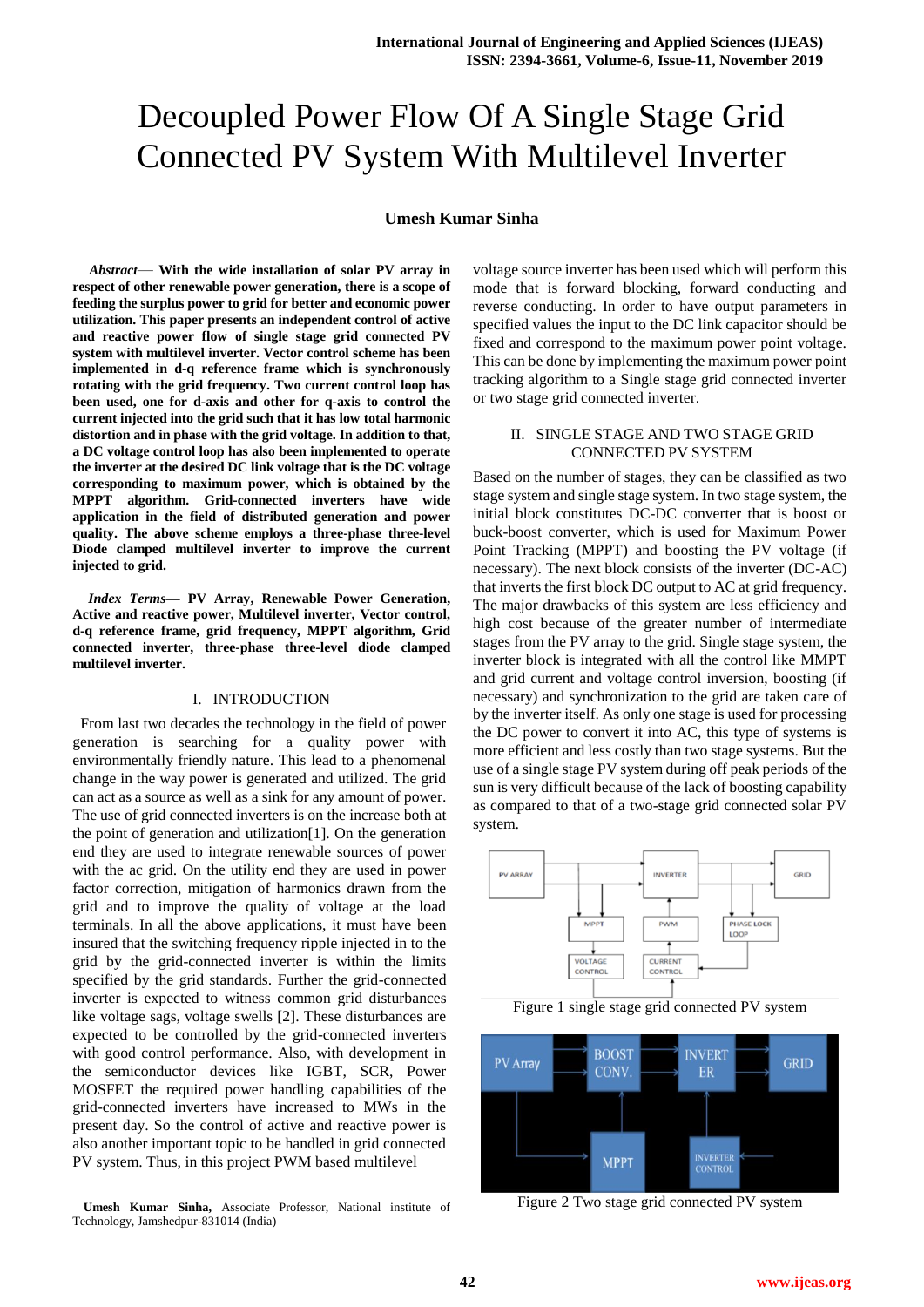# **2.1 Control Scheme**

#### **2.1.1 MPPT**

The basic idea of the MPPT scheme is to harvest the maximum power from the PV array. That is to obtain the DC voltage correspond to the maximum power [6]. These DC voltages corresponding to the maximum power will be the input to the converter so the voltage control loop reference will be determined by the MPPT scheme. As it is a single stage solar PV system the maximum power point can be done by implementing a DC voltage control loop.

## **2.1.2 Grid synchronization with PLL**

The Phase Locked Loop (PLL) is basically used to match a local signal phase with the input phase. In a 3- phase grid system, the PLL is used to synchronize the output of the grid-connected converter with the grid. PLL provides information on the frequency, phase and amplitude of the grid voltage. PLL is necessary in grid-connected power converters for their closed loop monitoring and control [5]. The unit vectors generated by the PLL are used for reference signal generation for closed loop rotating reference frame control of grid connected inverter

## **2.1.3 Current control**

The grid variables that are the three-phase currents and voltages are transformed in to synchronously rotating reference frame using the co-ordinate transformation techniques. Two control loops are implemented one for the direct-axis and another one for the quadrature-axis. The proposed scheme aims at achieving balanced currents even during unbalanced voltage dips.

#### **2.1.4 Voltage control**

A fixed DC bus voltage is required in grid-connected inverters. Usually, a DC bus voltage control loop is used to ensure this. In a grid connected solar PV system usually this voltage is the DC voltage at maximum power. For a two-level three-phase inverter topology with three-wire configuration, the DC bus voltage control is usually simple. However, in MLI topologies the issue of balancing the individual DC bus capacitor voltages needs attention. This DC link capacitor voltage deviation problem can be resolved either by using additional auxiliary circuits or by means of adopting proper switching sequence by a suitable PWM scheme. This paper presented a general view of actual solutions for applications of the PV energy systems [1]. The paper covers some important issues such as the most reliable models used for simulation that are useful in the design of control systems, and the maximum power point tracking function, especially in distributed applications. This work proposes an advanced control of power converters used in photovoltaic solar energy. The boost converter and NPC three-level inverter are usually associated with photovoltaic cells [2]. A maximum power point tracking algorithm is adopted in this case to maximize the output power by using the sliding mode control approach. In this paper two novel carrier-based multilevel PWM schemes are presented which help to optimize or balance the switch utilization in multilevel inverters [3]. An analysis of how existing multilevel carrier-based PWM affects switch utilization for the different levels of a neutral point clamped inverter is also explained. This paper proposes a unique carrier-based pulse width modulation (CBPWM) strategy [4] for a three-level neutral-point-clamped inverter that works satisfactorily and with uniform convergence time over the full power factor (PF) range of the load variation. There are several ways of implementing voltage balance in

multilevel converters [5]. This paper presents (1) diode-clamp, (2) flying-capacitors, and (3) cascaded-inverters with separate DC sources. The operating principle, features, constraints, and potential applications of these converters are discussed.. Second harmonic power oscillations seen in typical cascaded topologies can also be eliminated or reduced through use of the proposed topology [6]. This paper also discusses about comparative analysis of extended P&O algorithm and conventional P&O algorithm [7]. The generation of the orthogonal voltages system an evaluation of the most employed techniques is shown: Transport Delay, Inverse Park Transformation, Hilbert Transformation [8]. In this paper, an implementation of the control and the synchronization algorithms for a Voltage Source Inverter used in a grid-connected structure [9] is carried out. The aim is to control power factor at grid, to feed power into the grid, and to decrease phase current distortion of VSI. The design includes `binary', `trinary' and `modified multilevel connection' (MMC)-based topologies suitable for varying input sources from solar photo-voltaics (PV) [10]. Three levels inverter, six-command strategies are applied in order to compare their performances. The Total Harmonic Distortion (THD) [11], is evaluated for various modulation index. Controller design for six-switch pulse width-modulated (PWM) voltage source rectifiers (VSRs) [12], is often accomplished in the rotating d-q frame coordinates in order to achieve a high-performance control. In this paper a three-phase, DC/AC converter suitable for distributed power applications [13], is proposed. This paper presents a three-phase grid-connected photovoltaic generation system with unity power factor for any situation of solar radiation [14]. The model of the PWM inverter and a control strategy using dq0 transformation are proposed the system operates as an active filter capable of compensate harmonic components and reactive power, generated by the other loads connected to the system.

## **3.1 Maximum power point tracking**

Maximum power point tracking (MPPT) techniques are used in PV systems to maximize the PV array output power by constantly tracking the maximum power point (MPPT), which is influenced by the panel's temperature and on irradiance conditions. Among many types of tracking methods, we have used incremental conductance method to track the MPPT of this PV array. For the model shown below the PV array has 29 series modules per string, at irradiance 1000W/m2 and temperature 25 deg., the MPP voltage is 29V for a module.



#### 3.1.1 **PERTURB AND OBSERVE METHOD**

It is most common method of maximum power tracking algorithm and it is also easy to implement. It is based on the principle that the working voltage of the PV array is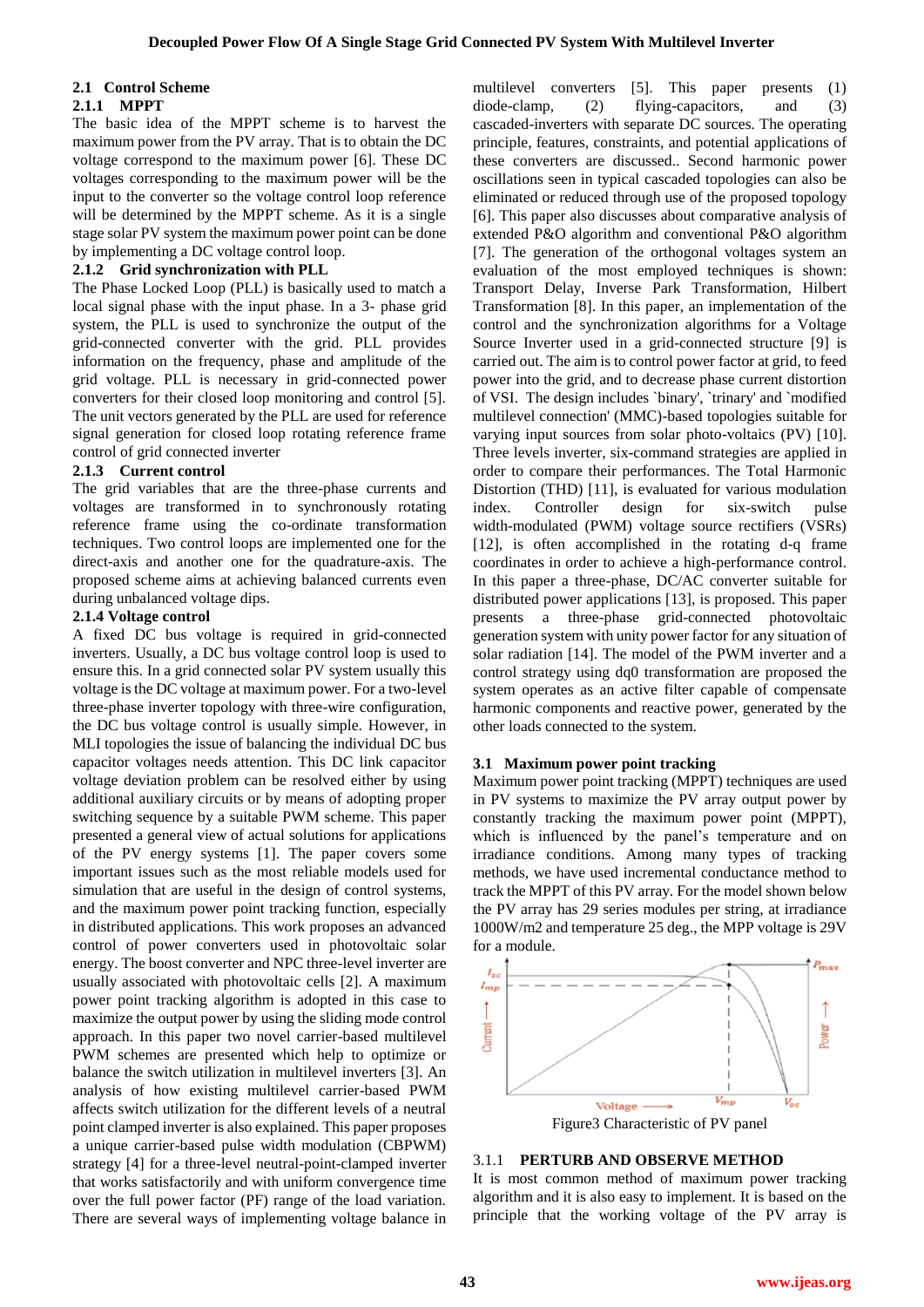perturbed in a known direction and if the power drained from the PV array increases, this means operating point is approaches toward the MPP and therefore, the working voltage must be further perturbed in the similar direction. Otherwise, if the power obtained from the PV array decreases, the operating point has gone away from the MPP and, thus, the direction of the perturbing voltage has to be overturned as shown in Figure7. In other words, the algorithms is based on the fact that, with the change in voltage if the change in power goes towards its maximum point then the perturbation of voltage is carried out in the same direction till the power comes in a band of its maximum limit. The main advantage of Perturb and Observe method is the simplicity of implementation but the main drawback of this algorithm is the oscillations of the operating point around the maximum power point.



Figure 4 P&O algorithm of MPPT

#### **3.1.2 INCREMENTAL CONDUCTANCE METHOD**

The disadvantage of perturb and observe method to track the peak power under fast varying atmospheric condition is overcome by IC method. The IC can determine that the MPPT has reached the MPP and stop perturbing the operating point. This relationship is derived from the fact that dP/dV is negative when the MPPT is to the right of the this method the peak power of the module lies at above 98% of its incremental conductance.



Figure 5 Power versus Voltage graph for IC Algorithm



Figure 6 Power versus Voltage graph for IC Algorithm

#### **MATLAB SIMULINK MODELS**

For the model shown below the PV array has 29 series modules per string, at irradiance 1000W/m2 and temperature 25 deg., the MPP voltage is 29V for a module [10, 11]. Among many types of tracking methods, we have used incremental conductance method to track the MPPT of this PV array.



Figure 7 Matlab simulink compact model of MPPT PV panel.

#### **SIMULATION RESULTS**

The proposed control scheme along with a three-phase three-level NPC inverter implemented in MATLAB/Simulink to demonstrate the effectiveness of the proposed vector control scheme for the decoupled control of active and reactive power flow scheme from the inverter to the grid.



Figure 8 Unit vector generation

The unit vectors generated by the PLL are used for the transformation of feedback variables to different reference frames. Two current control loops are implemented in the dq-reference frame for the direct and quadrature axis. A reference of -5 has set for the quadrature-axis current control loop and a reference of zero has set for the direct-axis current control loop for unity power factor operation. This ensures the independent control of active and reactive power to the grid. The grid current feedback for quadrature-axis shown in Figure 9 and for direct-axis is shown in Figure 10.



Figure 10 Direct axis grid current at Idref=0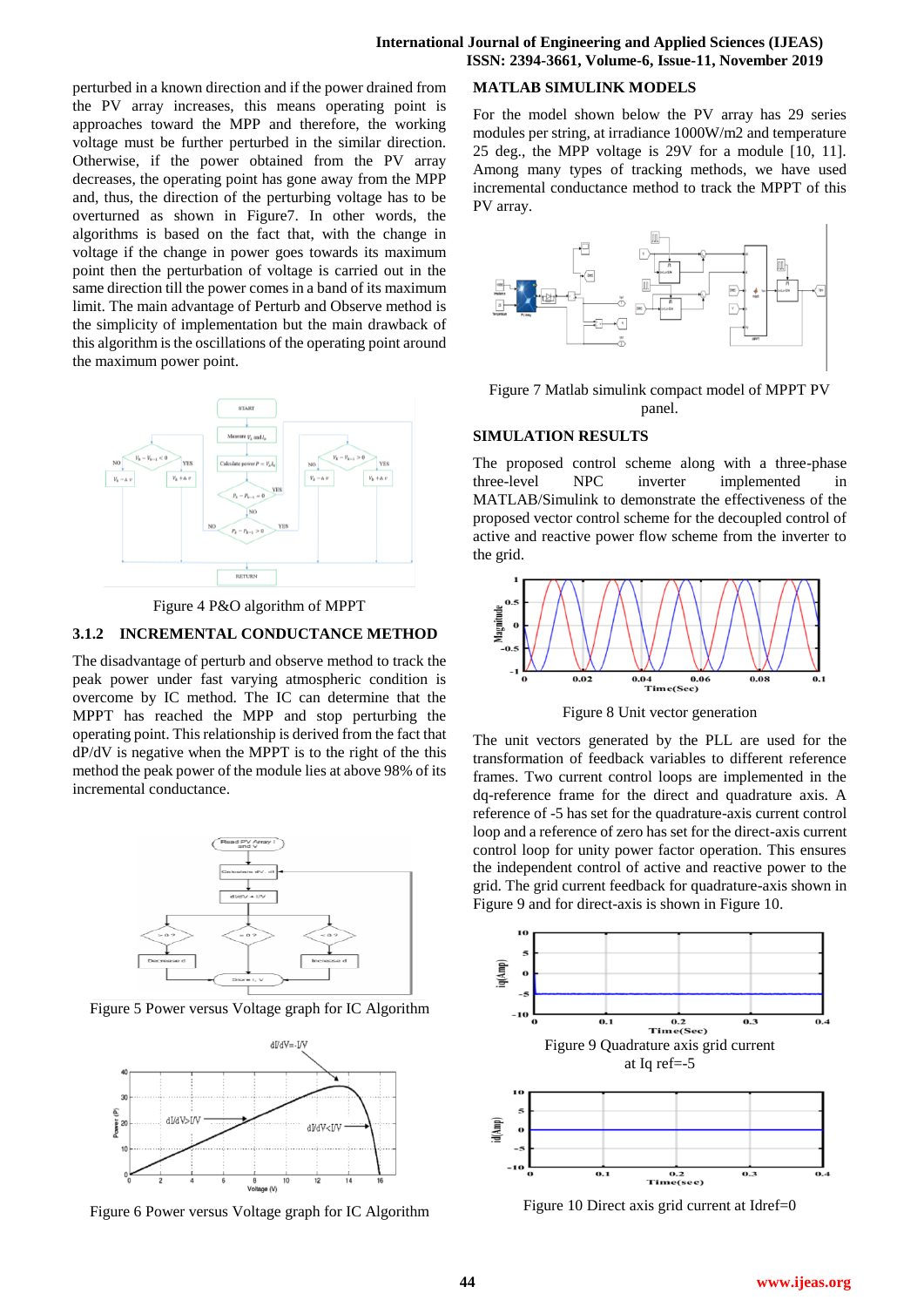The simulation result in Figure 11 shows the I-V characteristic & the P-V characteristic for the PV cell.



Figure 11 Characteristic of PV panel

In each solar cell there is a point where it can produce maximum power and MPPT utilizes several methods to extract that point. Maximum power point tracking (MPPT) techniques are used in PV systems to maximize the PV array output power by constantly tracking the maximum power point (MPPT), which is influenced by the panel's temperature and on irradiance conditions.



Figure 12 Matlab simulation graph of MPPT

From the above simulation results it can be concluded that the designed controller is giving satisfactory results, because the feedback grid current in the synchronously rotating reference frame is following the references set for the current control loops. The active power transfer to the grid at Iqref=-5 and Idref=0with DC link voltage of 300V is shown in Figure 13, whereas the reactive power is shown in Figure 14.



Figure 13 Active power at Id ref =0 and





Figure 14Reactive power at Id ref =0 and

Iq ref= $5$  with Vdc=300

From the above simulation results it can be concluded that the active power and the reactive power can be controlled independently by setting the respective references for the active and reactive current control loops in the synchronously rotating reference frame with unity power factor. The output voltages and the line currents are shown in Figure 15 and Figure 16.



Figure 15 Grid voltage at Id ref  $=0$  and Iq ref $=5$  with Vdc=300



Figure 16 Grid current at Id ref  $=0$  and Iq ref $=$ 

5 with Vdc=300

The THD analysis of the line current is shown in Figure 40, which gives satisfactory results. All this simulation results verify the effectiveness of the proposed control scheme.



Figure 17 THD analysisat Id ref =0 and

Iq ref  $=$  5 with Vdc $=$ 300

All the relations and equations obtained in previously have been implemented in MATLAB Simulink. A three-level NPC inverter is modelled using Simscape toolbox of MATLAB and the pulses to the switches are generated by using SPWM and SVPWM to analyze the neural point voltage deviation in the grid-connected mode with a total DC link voltage of 600V.The switching frequency is 10Khz and at each phase an inductance of 30mH is used as filter. From the simulation results it can be concluded that the DC link capacitor voltages of a Neutral Point Clamped inverter can be balanced with the proposed space vector pulse width modulation technique without using any additional auxiliary circuits. The simulation results for DC link capacitor voltages with SPWM is shown in Figure 18 and the balanced DC link capacitor voltages after implementing the SVPWM is shown in Figure 19.



Figure 18 DC link Capacitor voltages with SPWM